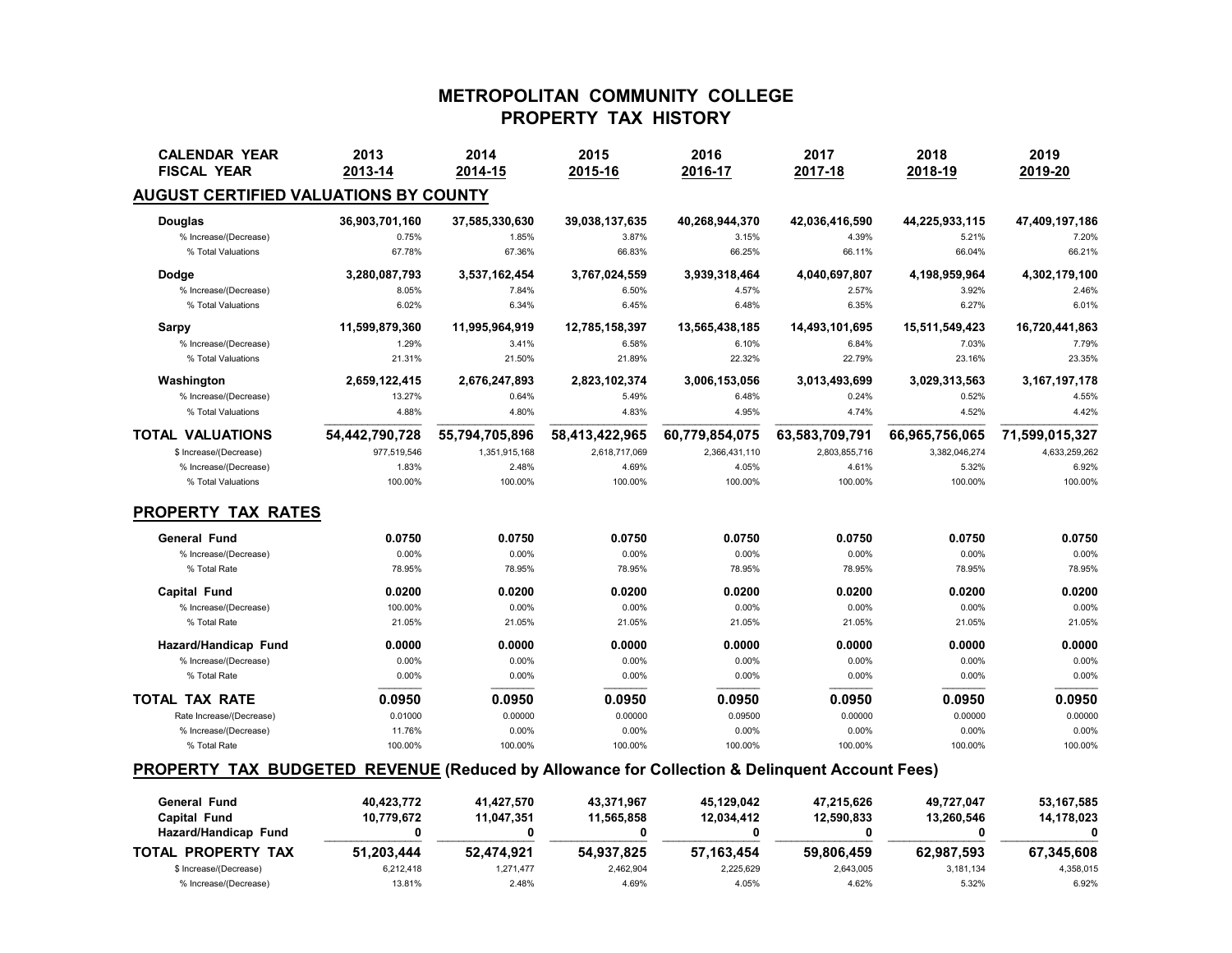## **METROPOLITAN COMMUNITY COLLEGE PROPERTY TAX HISTORY**

**Tax Rate per \$100 Valuation**

**Fiscal Hazardous/ Tax on Year General Capital Sub-Total Handicap Total \$100,000 Home 1978/79** 0.04900 0.03500 0.08400 0.00000 0.08400 \$84.00 **1979/80** 0.03660 0.02620 0.06280 0.00000 0.06280 \$62.80 **1980/81** 0.04590 0.01750 0.06340 0.00000 0.06340 \$63.40 **1981/82** 0.04920 0.01230 0.06150 0.00000 0.06150 \$61.50 **1982/83** 0.04910 0.01230 0.06140 0.00000 0.06140 \$61.40 **1983/84** 0.04910 0.01230 0.06140 0.00000 0.06140 \$61.40 **1984/85** 0.04890 0.01230 0.06120 0.00000 0.06120 \$61.20 **1985/86** 0.04630 0.00630 0.05260 0.00000 0.05260 \$52.60 **1986/87** 0.04940 0.00200 0.05140 0.00000 0.05140 \$51.40 **1987/88** 0.05540 0.00200 0.05740 0.00000 0.05740 \$57.40 **1988/89** 0.05540 0.00200 0.05740 0.00000 0.05740 \$57.40 **1989/90** 0.06450 0.00200 0.06650 0.00000 0.06650 \$66.50 **1990/91** 0.06420 0.00200 0.06620 0.00000 0.06620 \$66.20 **1991/92** 0.06700 0.00300 0.07000 0.00000 0.07000 \$70.00 **1992/93** 0.07260 0.00310 0.07570 0.00160 0.07730 \$77.30 **1993/94** 0.07150 0.00310 0.07460 0.00210 0.07670 \$76.70 **1994/95** 0.07260 0.00300 0.07560 0.00200 0.07760 \$77.60 **1995/96** 0.07250 0.00300 0.07550 0.00200 0.07750 \$77.50 **1996/97** 0.07250 0.00450 0.07700 0.00050 0.07750 \$77.50 **1997/98** 0.06680 0.00974 0.07654 0.00049 0.07703 \$77.03 **1998/99** 0.06300 0.01000 0.07300 0.00100 0.07400 \$74.00 **1999/2000** 0.02500 0.01000 0.03500 0.00100 0.03600 \$36.00 **2000/01** 0.01720 0.01000 0.02720 0.00100 0.02820 \$28.20 **2001/02** 0.05110 0.01000 0.06110 0.00100 0.06210 \$62.10 **2002/03** 0.05300 0.01000 0.06300 0.00100 0.06400 \$64.00 **2003/04** 0.05640 0.01000 0.06640 0.00100 0.06740 \$67.40 **2004/05** 0.05640 0.01000 0.06640 0.00100 0.06740 \$67.40 **2005/06** 0.05640 0.01000 0.06640 0.00100 0.06740 \$67.40 **2006/07** 0.05640 0.01000 0.06640 0.00100 0.06740 \$67.40 **2007/08** 0.06740 0.00000 0.06740 0.00000 0.06740 \$67.40 **2008/09** 0.06740 0.00000 0.06740 0.00000 0.06740 \$67.40 **2009/10** 0.08500 0.00000 0.08500 0.00000 0.08500 \$85.00 **2010/11** 0.07500 0.01000 0.08500 0.00000 0.08500 \$85.00 **2011/12** 0.07500 0.01000 0.08500 0.00000 0.08500 \$85.00 **2012/13** 0.07500 0.01000 0.08500 0.00000 0.08500 \$85.00 **2013/14** 0.07500 0.02000 0.09500 0.00000 0.09500 \$95.00 **2014/15** 0.07500 0.02000 0.09500 0.00000 0.09500 \$95.00 **2015/16** 0.07500 0.02000 0.09500 0.00000 0.09500 \$95.00 **2016/17** 0.07500 0.02000 0.09500 0.00000 0.09500 \$95.00 **2017/18** 0.07500 0.02000 0.09500 0.00000 0.09500 \$95.00 **2018/19** 0.07500 0.02000 0.09500 0.00000 0.09500 \$95.00 **2019/20** 0.07500 0.02000 0.09500 0.00000 0.09500 \$95.00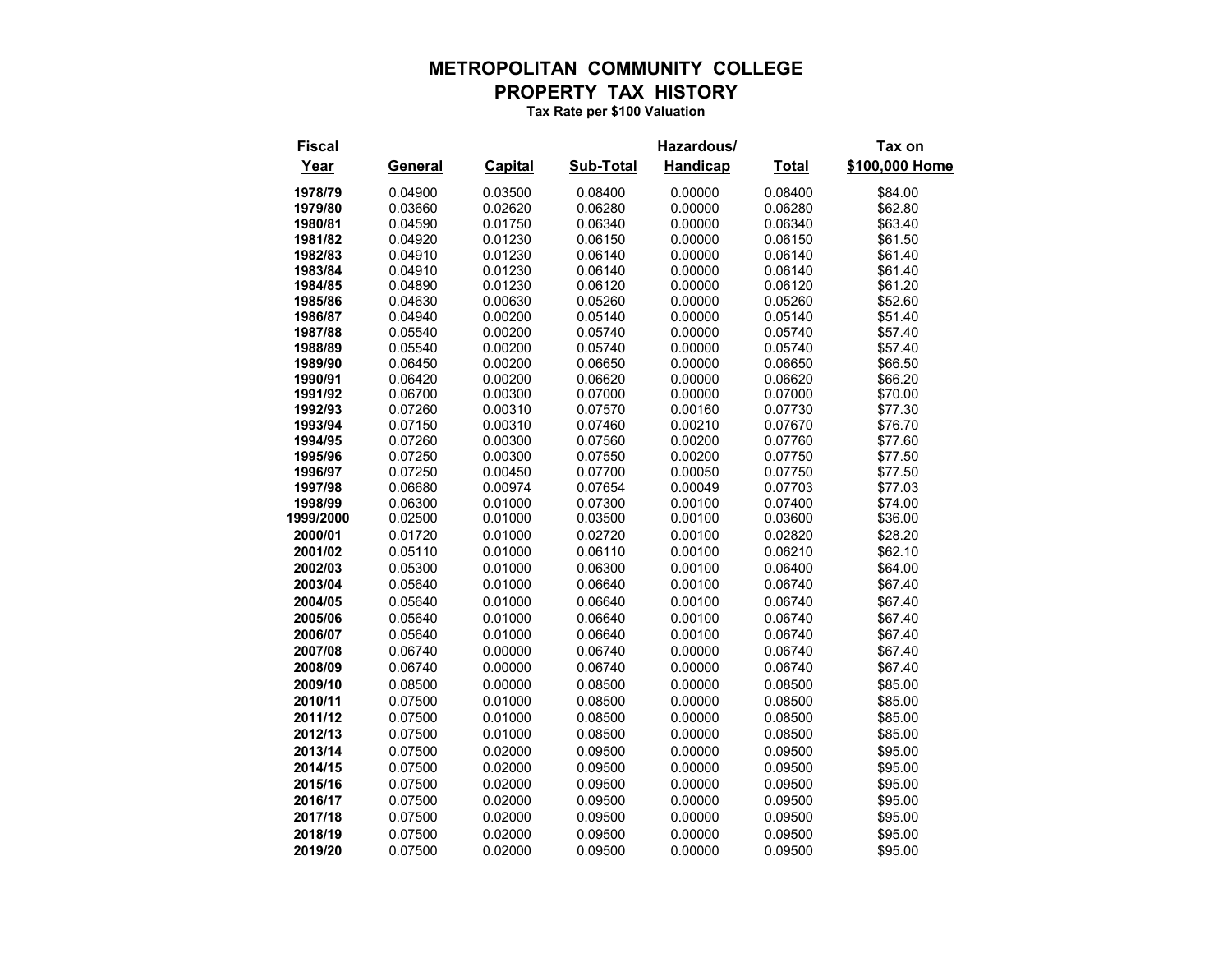#### **NEBRASKA COMMUNITY COLLEGE AREAS**

#### **TAX LEVY & PROPERTY VALUATION HISTORY - CENTS PER HUNDRED DOLLARS OF VALUATION**

| <b>TAX LEVY</b>       | <b>CENTRAL</b> | <b>METRO</b> | <b>MID-PLAINS</b> | <b>NORTHEAST</b> | <b>SOUTHEAST</b> | <b>WESTERN</b> | <b>TOTAL WEIGHTED</b> |
|-----------------------|----------------|--------------|-------------------|------------------|------------------|----------------|-----------------------|
| Operating             |                |              |                   |                  |                  |                | <b>AVG. LEVY</b>      |
| FY 98-99 Cents        | 6.3000         | 6.3000       | 7.0000            | 7.0000           | 6.4100           | 7.0000         | 6.4897                |
| FY 99-00 Cents        | 2.5640         | 2.5000       | 3.2100            | 3.1940           | 2.7900           | 3.1930         | 2.7444                |
| FY 00-01 Cents        | 2.4710         | 1.7200       | 2.4040            | 2.4040           | 2.4000           | 2.4020         | 2.1813                |
| FY 01-02 Cents        | 5.9730         | 5.1100       | 5.8080            | 5.8090           | 5.8100           | 5.8040         | 5.5998                |
| FY 02-03 Cents        | 6.0000         | 5.3000       | 6.0000            | 6.0000           | 6.0000           | 6.0000         | 5.7584                |
| FY 03-04 Cents        | 6.9060         | 5.6400       | 6.5000            | 7.1120           | 6.0000           | 7.8880         | 6.2851                |
| FY 04-05 Cents        | 7.2410         | 5.6400       | 7.3000            | 7.2711           | 6.0000           | 9.2950         | 6.4918                |
| FY 05-06 Cents        | 7.2960         | 5.6400       | 7.7270            | 7.9620           | 6.4100           | 9.8220         | 6.7206                |
| FY 06-07 Cents        | 7.1660         | 5.6400       | 7.5310            | 8.0420           | 6.3400           | 10.6490        | 6.7098                |
| FY 07-08 Cents        | 6.7931         | 6.7400       | 7.2351            | 7.2300           | 6.8900           | 7.2351         | 6.8916                |
| FY 08-09 Cents        | 7.8665         | 6.7400       | 7.6000            | 8.0000           | 6.6700           | 8.0013         | 7.1705                |
| FY 09-10 Cents        | 8.6953         | 8.5000       | 8.4464            | 9.3540           | 6.7600           | 9.7072         | 8.2673                |
| FY 10-11 Cents        | 9.6952         | 7.5000       | 7.5818            | 8.8500           | 6.0000           | 8.4821         | 7.7674                |
| <b>FY 11-12 Cents</b> | 9.9450         | 7.5000       | 7.5949            | 8.5253           | 6.2700           | 8.3705         | 7.8496                |
| <b>FY 12-13 Cents</b> | 9.9383         | 7.5000       | 7.5949            | 8.5253           | 6.0200           | 8.4458         | 7.8015                |
| FY 13-14 Cents        | 8.5116         | 7.5000       | 7.1955            | 7.9300           | 5.6700           | 8.4456         | 7.3424                |
| <b>FY 14-15 Cents</b> | 8.2959         | 7.5000       | 6.5000            | 7.9000           | 4.9800           | 8.1523         | 7.0837                |
| FY 15-16 Cents        | 7.2262         | 7.5000       | 5.9500            | 7.2345           | 5.9400           | 7.9717         | 6.9255                |
| <b>FY 16-17 Cents</b> | 6.7612         | 7.5000       | 5.8903            | 7.1320           | 6.4700           | 7.9637         | 6.9219                |
| <b>FY 17-18 Cents</b> | 6.6802         | 7.5000       | 5.6953            | 7.0925           | 7.0700           | 7.5436         | 7.0025                |
| FY 18-19 Cents        | 6.8456         | 7.5000       | 5.4043            | 7.5000           | 7.0700           | 7.7544         | 7.0895                |
| Tax on \$100,000 Home | \$68.46        | \$75.00      | \$54.04           | \$75.00          | \$70.70          | \$77.54        | \$70.90               |
|                       |                |              |                   |                  |                  |                |                       |
| Capital               |                |              |                   |                  |                  |                |                       |
| FY 98-99 Cents        | 0.9000         | 1.0000       | 1.0000            | 0.9510           | 0.5000           | 1.9780         | 0.9064                |
| FY 99-00 Cents        | 0.9530         | 1.0000       | 1.0000            | 1.0000           | 0.5000           | 1.9190         | 0.9177                |
| FY 00-01 Cents        | 0.9980         | 1.0000       | 1.0000            | 1.0000           | 0.5500           | 1.8800         | 0.9385                |
| FY 01-02 Cents        | 0.9620         | 1.0000       | 1.0000            | 1.0000           | 0.5500           | 1.7870         | 0.9248                |
| FY 02-03 Cents        | 1.0000         | 1.0000       | 1.0000            | 1.0000           | 0.5000           | 1.7270         | 0.9170                |
| FY 03-04 Cents        | 1.0000         | 1.0000       | 1.0000            | 1.0000           | 0.5000           | 1.6990         | 0.9096                |
| FY 04-05 Cents        | 1.0000         | 1.0000       | 1.0000            | 1.0000           | 0.5500           | 1.6670         | 0.9219                |
| FY 05-06 Cents        | 1.0000         | 1.0000       | 1.0000            | 1.0000           | 0.5500           | 1.6400         | 0.9229                |
| FY 06-07 Cents        | 1.0000         | 1.0000       | 1.0000            | 1.0000           | 0.5500           | 1.6100         | 0.9174                |
| FY 07-08 Cents        | 1.0000         | 0.0000       | 1.0000            | 1.0000           | 0.0000           | 1.7112         | 0.4238                |
| FY 08-09 Cents        | 1.0000         | 0.0000       | 1.0000            | 1.0000           | 0.5500           | 1.8484         | 0.5734                |
| FY 09-10 Cents        | 1.0000         | 0.0000       | 0.1180            | 0.0000           | 0.0000           | 0.7782         | 0.2304                |
| FY 10-11 Cents        | 1.0000         | 1.0000       | 1.0000            | 1.0000           | 0.0000           | 1.6801         | 0.7987                |
| <b>FY 11-12 Cents</b> | 1.0000         | 1.0000       | 1.0000            | 1.0000           | 0.0000           | 1.6554         | 0.7971                |
| FY 12-13 Cents        | 1.0000         | 1.0000       | 1.0000            | 1.0000           | 0.2500           | 1.5801         | 0.8490                |
| <b>FY 13-14 Cents</b> | 2.0000         | 2.0000       | 1.4500            | 2.0000           | 1.0000           | 1.8301         | 1.7049                |
| FY 14-15 Cents        | 2.0000         | 2.0000       | 1.7000            | 2.0000           | 1.0000           | 1.9010         | 1.7318                |
| FY 15-16 Cents        | 1.9528         | 2.0000       | 1.6500            | 2.0000           | 1.5800           | 2.0816         | 1.8648                |
| FY 16-17 Cents        | 2.0000         | 2.0000       | 1.8500            | 2.0000           | 1.0500           | 2.0896         | 1.7699                |
| <b>FY 17-18 Cents</b> | 2.0000         | 2.0000       | 1.8500            | 2.0000           | 2.0000           | 2.1379         | 1.9943                |
| FY 18-19 Cents        | 2.0000         | 2.0000       | 2.0000            | 2.0000           | 2.0000           | 2.1360         | 2.0071                |
| Tax on \$100,000 Home | \$20.00        | \$20.00      | \$20.00           | \$20.00          | \$20.00          | \$21.36        | \$20.07               |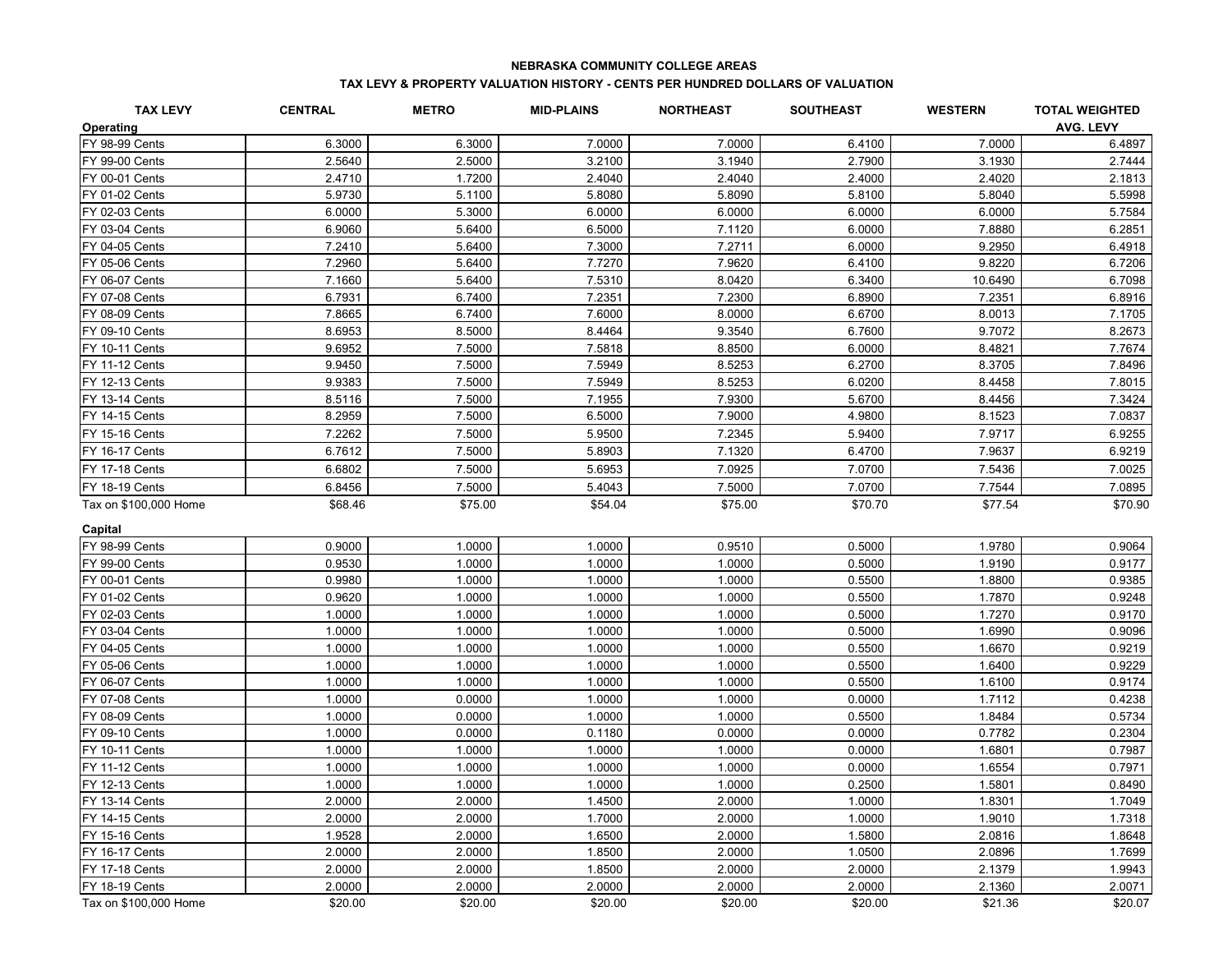#### **NEBRASKA COMMUNITY COLLEGE AREAS**

#### **TAX LEVY & PROPERTY VALUATION HISTORY - CENTS PER HUNDRED DOLLARS OF VALUATION**

| <b>TAX LEVY</b>                         | <b>CENTRAL</b> | <b>METRO</b> | <b>MID-PLAINS</b> | <b>NORTHEAST</b> | <b>SOUTHEAST</b> | <b>WESTERN</b> | <b>TOTAL WEIGHTED</b> |
|-----------------------------------------|----------------|--------------|-------------------|------------------|------------------|----------------|-----------------------|
| <b>ADA/Hazardous Waste Special Levy</b> |                |              |                   |                  |                  |                |                       |
| FY 98-99 Cents                          | 0.2500         | 0.1000       | 0.0000            | 0.0000           | 0.0500           | 0.0950         | 0.1001                |
| <b>FY 99-00 Cents</b>                   | 0.1970         | 0.1000       | 0.0000            | 0.0320           | 0.0500           | 0.1000         | 0.0928                |
| FY 00-01 Cents                          | 0.2180         | 0.1000       | 0.0000            | 0.1090           | 0.0000           | 0.6600         | 0.1229                |
| FY 01-02 Cents                          | 0.1080         | 0.1000       | 0.0000            | 0.4200           | 0.0000           | 0.1960         | 0.1066                |
| FY 02-03 Cents                          | 0.0000         | 0.1000       | 0.0000            | 0.0000           | 0.0500           | 0.0000         | 0.0468                |
| FY 03-04 Cents                          | 0.0000         | 0.1000       | 0.0000            | 0.0000           | 0.0500           | 0.3750         | 0.0670                |
| FY 04-05 Cents                          | 0.0000         | 0.1000       | 0.0000            | 0.0000           | 0.0000           | 0.0000         | 0.0345                |
| FY 05-06 Cents                          | 0.0000         | 0.1000       | 0.0000            | 0.0000           | 0.0000           | 0.0000         | 0.0353                |
| FY 06-07 Cents                          | 0.0000         | 0.1000       | 0.0000            | 0.0000           | 0.0000           | 0.0000         | 0.0352                |
| FY 07-08 Cents                          | 0.2230         | 0.0000       | 0.0000            | 0.0000           | 0.0000           | 0.0000         | 0.0390                |
| FY 08-09 Cents                          | 0.2315         | 0.0000       | 0.2455            | 0.0000           | 0.0000           | 0.0000         | 0.0569                |
| FY 09-10 Cents                          | 0.2322         | 0.0000       | 0.2350            | 0.0000           | 0.0000           | 0.0000         | 0.0582                |
| FY 10-11 Cents                          | 0.5071         | 0.0000       | 0.2176            | 0.0000           | 0.0000           | 0.0000         | 0.1118                |
| <b>FY 11-12 Cents</b>                   | 0.6798         | 0.0000       | 0.2045            | 0.0000           | 0.0000           | 0.0000         | 0.1468                |
| FY 12-13 Cents                          | 0.7500         | 0.0000       | 0.0000            | 0.3000           | 0.0000           | 0.0000         | 0.1837                |
| FY 13-14 Cents                          | 0.7500         | 0.0000       | 0.0000            | 0.0000           | 0.0000           | 0.0000         | 0.1562                |
| FY 14-15 Cents                          | 0.7500         | 0.0000       | 0.0000            | 0.0000           | 0.0000           | 0.0000         | 0.1684                |
| FY 15-16 Cents                          | 0.5438         | 0.0000       | 0.2000            | 0.3000           | 0.0500           | 0.0000         | 0.1967                |
| FY 16-17 Cents                          | 0.7500         | 0.0000       | 0.0000            | 0.0000           | 0.0000           | 0.0000         | 0.1746                |
| <b>FY 17-18 Cents</b>                   | 0.7500         | 0.0000       | 0.0000            | 0.0000           | 0.0000           | 0.0000         | 0.1702                |
| FY 18-19 Cents                          | 0.7500         | 0.0000       | 0.0000            | 0.0000           | 0.0000           | 0.0000         | 0.1665                |
| Tax on \$100,000 Home                   | \$7.50         | \$0.00       | \$0.00            | \$0.00           | \$0.00           | \$0.00         | \$1.67                |
|                                         |                |              |                   |                  |                  |                |                       |
| <b>Total</b><br>FY 98-99 Cents          | 7.4500         | 7.4000       | 8.0000            | 7.9510           | 6.9600           | 9.0730         | 7.4962                |
| FY 99-00 Cents                          | 3.7140         | 3.6000       | 4.2100            | 4.2260           | 3.3400           | 5.2120         | 3.7549                |
| FY 00-01 Cents                          | 3.6870         | 2.8200       | 3.4040            | 3.5130           | 2.9500           | 4.9420         | 3.2428                |
| FY 01-02 Cents                          | 7.0430         | 6.2100       | 6.8080            | 7.2290           | 6.3600           | 7.7870         | 6.6312                |
| FY 02-03 Cents                          | 7.0000         | 6.4000       | 7.0000            | 7.0000           | 6.5500           | 7.7270         | 6.7222                |
| FY 03-04 Cents                          | 7.9060         | 6.7400       | 7.5000            | 8.1120           | 6.5500           | 9.9620         | 7.2617                |
| FY 04-05 Cents                          | 8.2410         | 6.7400       | 8.3000            | 8.2711           | 6.5500           | 10.9620        | 7.4482                |
| FY 05-06 Cents                          | 8.2960         | 6.7400       | 8.7270            | 8.9620           | 6.9600           | 11.4620        | 7.6788                |
| FY 06-07 Cents                          | 8.1660         | 6.7400       | 8.5310            | 9.0420           | 6.8900           | 12.2590        | 7.6624                |
| FY 07-08 Cents                          | 8.0161         | 6.7400       | 8.2351            | 8.2300           | 6.8900           | 8.9463         | 7.3544                |
| FY 08-09 Cents                          | 9.0980         | 6.7400       | 8.8455            | 9.0000           | 7.2200           | 9.8497         | 7.8008                |
| FY 09-10 Cents                          | 9.9275         | 8.5000       | 8.7994            | 9.3540           | 6.7600           | 10.4854        | 8.5560                |
| FY 10-11 Cents                          | 11.2023        | 8.5000       | 8.7994            | 9.8500           | 6.0000           | 10.1622        | 8.6779                |
| <b>FY 11-12 Cents</b>                   | 11.6248        | 8.5000       | 8.7994            | 9.5253           | 6.2700           | 10.0259        | 8.7935                |
| FY 12-13 Cents                          | 11.6883        | 8.5000       | 8.5949            | 9.8253           | 6.2700           | 10.0259        | 8.8343                |
| <b>FY 13-14 Cents</b>                   | 11.2616        | 9.5000       | 8.6455            | 9.9300           | 6.6700           | 10.2757        | 9.2035                |
| FY 14-15 Cents                          | 11.0459        | 9.5000       | 8.2000            | 9.9000           | 5.9800           | 10.0533        | 8.9839                |
| FY 15-16 Cents                          | 9.7228         | 9.5000       | 7.8000            | 9.5345           | 7.5700           | 10.0533        | 8.9871                |
| FY 16-17 Cents                          | 9.5112         | 9.5000       | 7.7403            | 9.1320           | 7.5200           | 10.0533        | 8.8664                |
| <b>FY 17-18 Cents</b>                   | 9.4302         | 9.5000       | 7.5453            | 9.0925           | 9.0700           | 9.6815         | 9.1670                |
| FY 18-19 Cents                          | 9.5956         | 9.5000       | 7.4043            | 9.5000           | 9.0700           | 9.8904         | 9.2631                |
| Tax on \$100,000 Home                   | \$95.96        | \$95.00      | \$74.04           | \$95.00          | \$90.70          | \$98.90        | \$92.63               |
|                                         |                |              |                   |                  |                  |                |                       |